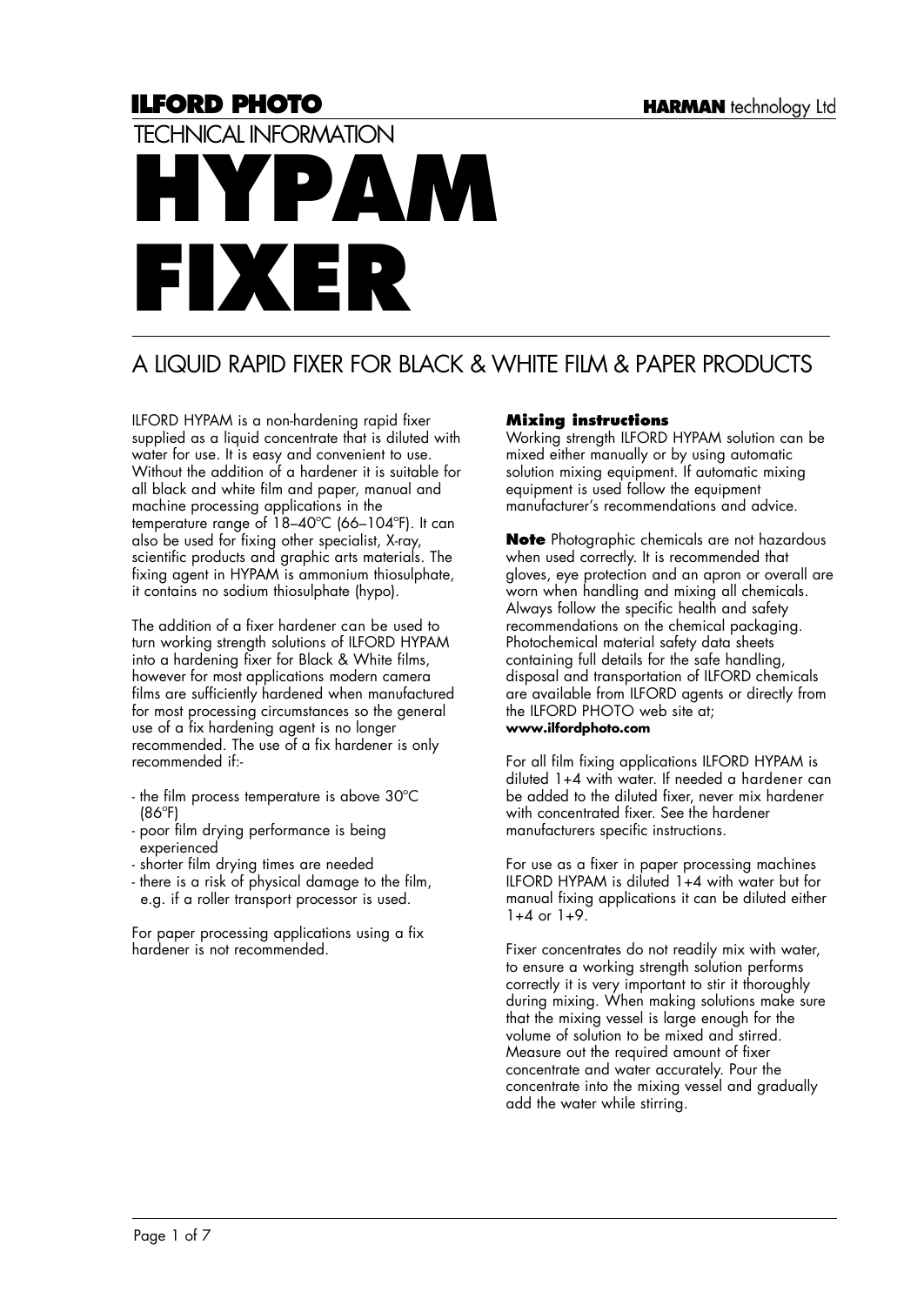# HYPAM FIXER

Ensure that all utensils, processing tanks or dishes/trays and mixing vessels are thoroughly rinsed and cleaned before mixing fresh batches of ILFORD HYPAM particularly if it is being used for the first time. Wash out the mixing vessels thoroughly after use.

After filling a processor with fresh ILFORD HYPAM tank solution, switch it on and allow it to get up to temperature and circulate the solutions. After the working temperature is reached leave it recirculating for at least 10 minutes to ensure the fresh chemicals are thoroughly mixed before attempting to process any film or paper. Always replace the tank covers used on the process and replenishment solutions.

# **pH and specific gravity**

The following table gives the pH and specific gravity (SG) for fresh, working strength ILFORD HYPAM. These figures were obtained under carefully controlled laboratory conditions and may differ slightly from measurements made by users in their own working areas. Users should make their own control measurements from their own accurately mixed fresh solutions for later comparison. Ideally a pH meter should be used to measure solution pH but if one is not available pH measurement sticks can be used. These are available in various pH ranges and those covering a range from pH 4 to pH 6 are sufficient. SG can be measured by using a hydrometer and one covering the range from 1.000 to 1.200 is useful for a wide range of photographic process solutions.

| <b>HYPAM</b><br>dilution | рH<br>without<br>hardener | SG at 20°C/68°F |  |
|--------------------------|---------------------------|-----------------|--|
| $1 + 4$                  | $5.0 - 5.5$               | 1.080-1.090     |  |
| $1 + 9$                  | $5.0 - 5.5$               | 1.040-1.050     |  |

# **Fixing times**

For best results it is recommended that all process solutions are kept at the same temperature or at least within 5ºC (9ºF) of the developer temperature.

Below are the average minimum fixing times at 20ºC (68ºF) for materials manually processed using fresh fixer with and without hardener. The range of times for film takes into account different film types. The agitation for film is the same as that used for spiral tank development, i.e. 4 inversions during the first 10 seconds of fixing repeated during the first 10 seconds of each subsequent minute. The agitation for paper is the same as that used for the dish/tray development of paper, i.e. intermittent rocking of the dish/tray.

| Material                                                | <b>Dilution</b> | Time<br>without<br>hardener<br>(minutes) | Time with<br>hardener<br>(minutes) |
|---------------------------------------------------------|-----------------|------------------------------------------|------------------------------------|
| General purpose<br>film                                 | $1 + 4$         | $2 - 5$                                  | $4 - 10$                           |
| Other specialist,<br>X-ray and graphic<br>art materials | $1 + 4$         | $2 - 5$                                  | $4 - 10$                           |
| RC paper                                                | $1+4$           |                                          | n/a                                |
| RC paper                                                | $1+9$           |                                          | n/a                                |
| FB paper                                                | $1+4$           |                                          | n/a                                |
| FB paper                                                | 1+9             | 2                                        | n/a                                |

For more information about fixing other specialist, X-ray and graphic art materials consult the information supplied by their manufacturers.

Due to the configuration of some film processing machines a longer fixing time may be automatically given but this should not cause any process problems provided it is not excessive.

The configuration of most RC paper processing machines will usually give much shorter fixing times however this should not cause any process problems as the fixer bath will usually be working at a much higher temperature 25–40ºC (77– 104ºF).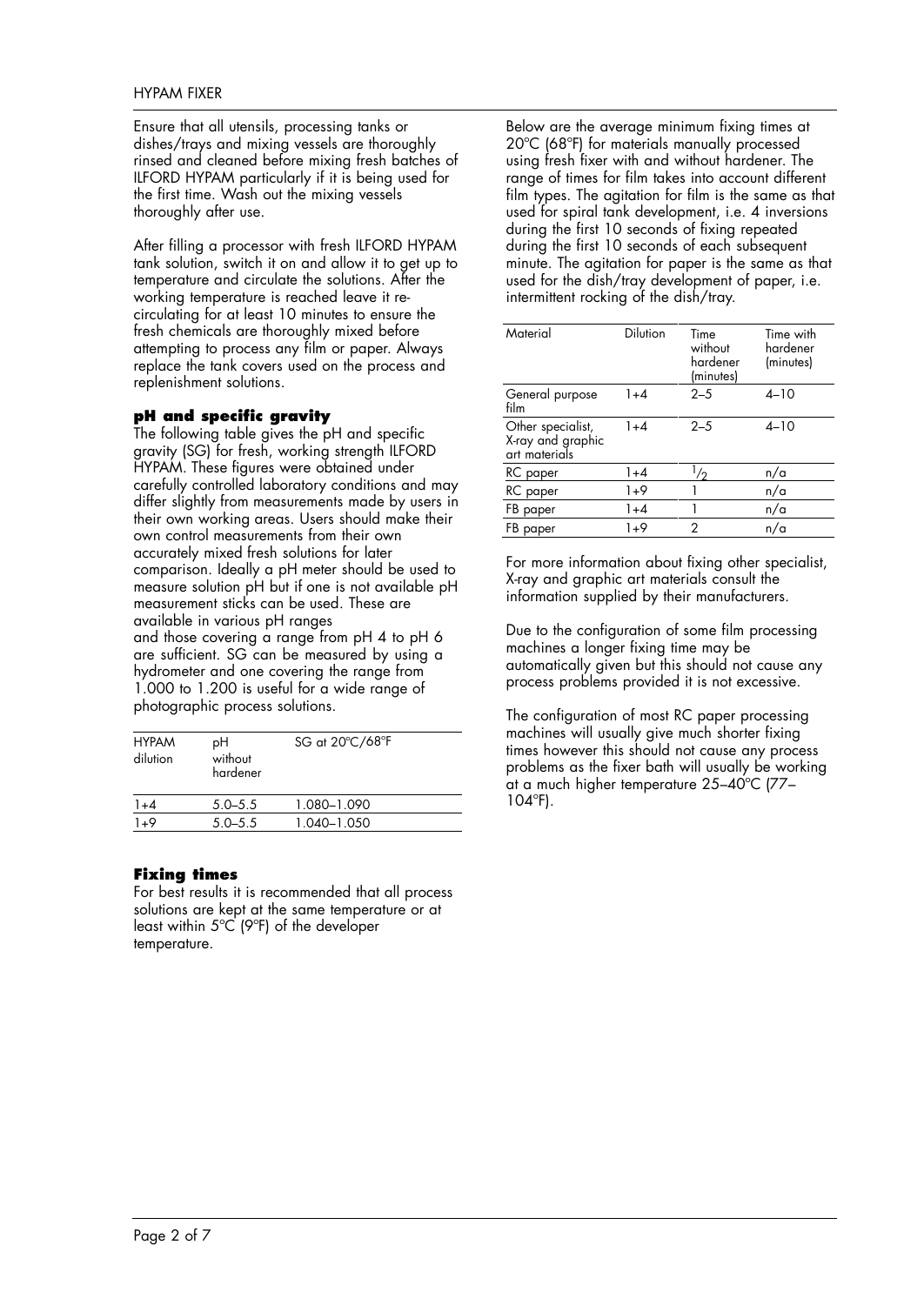# HYPAM FIXER

### **Washing films**

After fixing films are washed to remove the residual thiosulphate and other by-products of the process. When a non-hardening fixer has been used wash the films in running water for 5–10 minutes at a temperature within 5ºC (9ºF) of the process temperature.

For spiral tank use, when a non-hardening fixer has been used, the following method of washing is recommended. This method of washing is faster, uses less water yet still gives negatives suitable for long term storage.

After fixing, fill the spiral tank with water at the same temperature,  $+\sqrt{5}^{\circ}C$  (9°F), as the processing solutions and invert it five times. Drain the water away and refill. Invert the tank ten times. Once more drain the water away and refill.

Finally invert the tank twenty times and drain the water away.

# **Washing RC paper**

Wash RC papers for 2 minutes in fresh running water at a temperature above 5ºC (41ºF).

When it is important to obtain a print in the shortest possible time, vigorously wash RC papers for 30 seconds in running water.

#### **Washing FB paper**

Wash FB papers for 60 minutes in fresh running water at a temperature above 5ºC (41ºF).

Using ILFORD WASHAID reduces the washing time thus saving time and water. Wash the prints for 5 minutes in running water above  $5^{\circ}C$  (41 $^{\circ}F$ ), drain off the excess water and immerse the prints for 10 minutes in a dish/tray of  $1 + 4$  WASHAID at18–24ºC (64–75ºF). Finally, wash the prints for 5 minutes in running water above 5ºC (41ºF).

#### **The use of a fix hardener and its effect on film fix and wash times**

Do not use a fix hardener when processing ILFORD photographic papers.

ILFORD PHOTO no longer produces a fix hardener, however other manufacturers do. If a fix hardener is used during film processing the recommended fix and wash times will need to be extended. Depending on the film and processing conditions the fix plus hardener time will be between 4 and 10 minutes and the subsequent wash time 10–20 minutes. Please consult the manufacturer of the hardener for specific information.

Generally for most applications modern camera films are sufficiently hardened at manufacture. Additional hardening from a fixer hardener is not usually needed or recommended for dish (tray), spiral tank, deep tanks, rotary processors, dip and dunk (hanger) processors and short leader processors, unless the processing temperature is above 30ºC (86ºF) or poor drying performance is being experienced or shorter drying times are needed. A fixer hardener may be needed when using a roller transport film processor to minimise the risk of physical damage.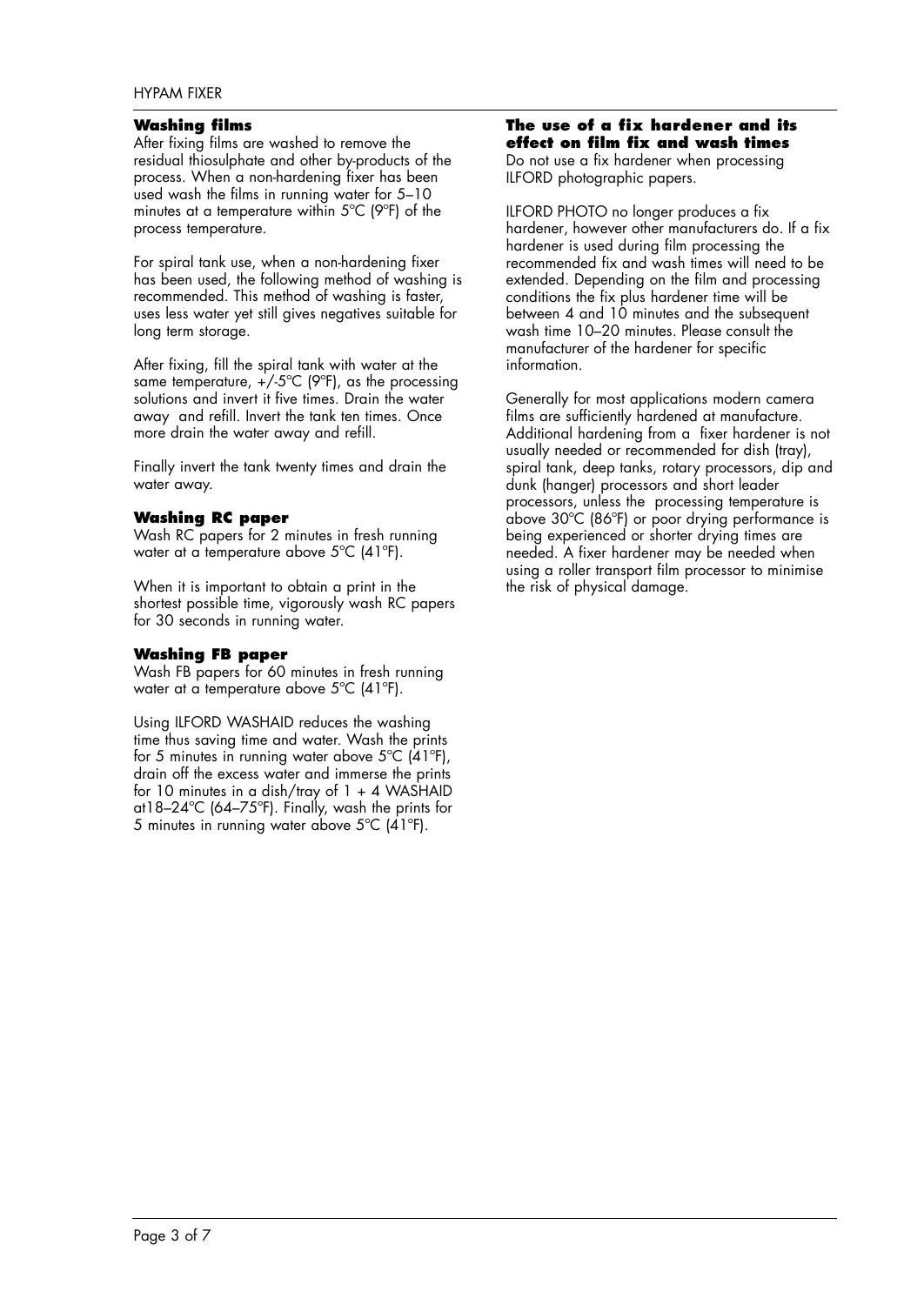# **Capacity without replenishment** An

unreplenished fixer bath is eventually exhausted by the build up of silver and halides in it and the action of solutions carried over from the preceding baths that can cause some dilution and the pH to be raised.

| Material                                                | Dilution     | Capacity/litre<br>of working<br>strength fixer                 |
|---------------------------------------------------------|--------------|----------------------------------------------------------------|
| General purpose film                                    | $1+4$        | 24x135-36                                                      |
| Other specialist,<br>X-ray and graphic<br>art materials | $1 + 4$      | $1 m2$ (11ft <sup>2</sup> )                                    |
| RC paper                                                | 1+4<br>$1+9$ | 80 sheets of<br>20 3x25 4cm<br>(8x10in)<br>$4m^2$ ( $44fr^2$ ) |
| FB paper                                                | 1+4<br>$1+9$ | 40 sheets of<br>20 3x25 4cm<br>(8x10in)<br>$2m^2$ ( $22fr^2$ ) |

The figures for paper may be exceeded whenever print stability is not critically important.

# **Replenishment**

The activity of a fixer bath can be maintained by the regular addition of fresh working strength fixer. A properly replenished fixer bath can be used for a very long period of time

| Material                                                | <b>Dilution</b>  | Replenishment<br>ml of working<br>strength fixer            |
|---------------------------------------------------------|------------------|-------------------------------------------------------------|
| General purpose film                                    | $1 + 4$          | 45ml/135-36<br>855ml/m <sup>2</sup> (78ml/ft <sup>2</sup> ) |
| Other specialist,<br>X-ray and graphic<br>art materials | $1 + 4$          | 855ml/m <sup>2</sup> (78ml/ft <sup>2</sup> )                |
| RC paper                                                | $1 + 4$<br>$1+9$ | 250ml/m <sup>2</sup> (23ml/ft <sup>2</sup> )                |
| FB paper                                                | $1+4$<br>1+9     | 500ml/m <sup>2</sup> (46ml/ft <sup>2</sup> )                |

Higher replenishment rates may be needed with some process systems that have inefficient replenishment systems. The suggested replenishment rate for machine processing RC papers is 300–450 ml/m2 ( 27–41 ml/ft<sup>2</sup> ). Lower replenishment rates, up to 50–75% less, can be used when a properly set up silver recovery system is in use.

To give adequate replenishment to deep tanks, it may be necessary to remove some of the used fixer from the tank so that the appropriate amount of fresh replenisher can be added. Calculate the amount of replenisher to be added. Remove more fixer from the tank than the amount of replenisher required. Add the replenisher to the tank and top up the solution to the correct level using some of the removed fixer while stirring thoroughly.

# **Two bath fixing**

An extremely efficient method of fixing film or paper is to use the two bath fixing technique. Make up two separate fixing baths of the same solution volume. Fix the film or paper in the first bath for half the recommended fixing time and then transfer them to the second bath for the remainder of the time. Continue to work this way until the capacity of the first bath is reached, then discarded it and replace it with the second fixer bath. Prepare and use a completely fresh second bath. Repeat this process as required with the result that the film or paper is always thoroughly fixed by the relatively fresh fixer in the second bath.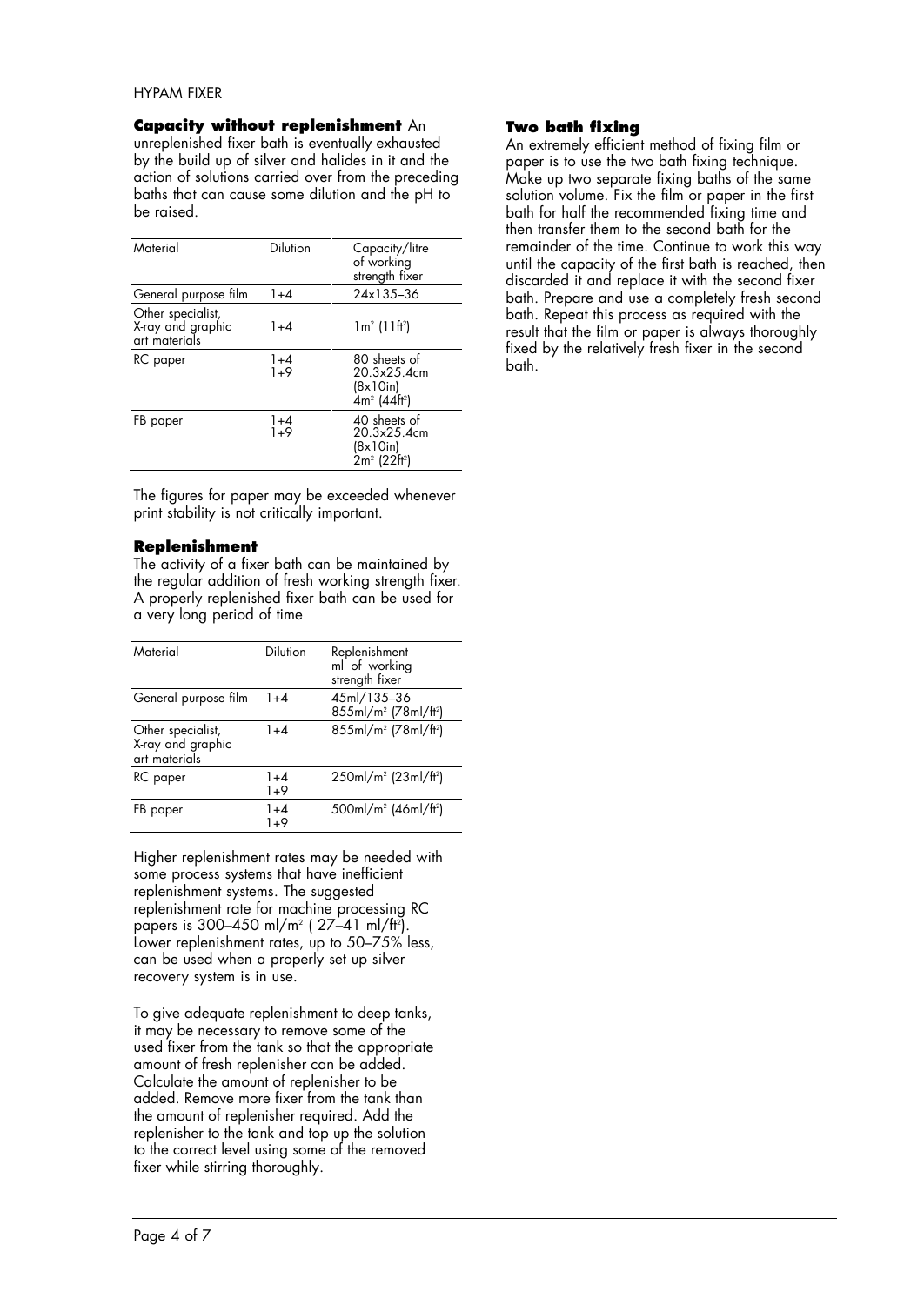#### **CHECKING AND MAINTAINING FIXER ACTIVITY Stop Bath**

After development and before fixing we recommend that films and papers are rinsed in an acid stop bath such as ILFORD ILFOSTOP (with indicator dye). When tanks of process solutions are in use a stop bath immediately stops development and reduces carry over of excess developer into the fixer bath. This helps to maintain the activity and prolong the life of the fixer solution.

ILFOSTOP is also recommended for all machine processing applications.

The indicator dye in ILFOSTOP turns from yellow to purple when the bath is exhausted, this can be useful when dish/tray processing paper, but can be ignored for replenished machine processors.

| <b>ILFORD</b> Stop Bath                                                              | <b>ILFOSTOP</b>                | ILFOSTOP PRO                    |
|--------------------------------------------------------------------------------------|--------------------------------|---------------------------------|
| <b>Dilution</b>                                                                      | 1+19                           | 1+19                            |
| Temperature range                                                                    | 18–24°C<br>(64–75°F)           | 18–24°C<br>$(64 - 75^{\circ}F)$ |
| Time(s) at 2020°C (68°F)                                                             | 10                             | 10                              |
| Capacity –<br>films/litre<br>(unreplenished)                                         | 15 x 135-36                    | $22 \times 135 - 36$            |
| Other specialist,<br>X-ray and graphic<br>art materials                              | $0.75m^2$ (8 ft <sup>2</sup> ) | $1 m2$ (11 ft <sup>2</sup> )    |
| Capacity – sheets of<br>20.3x25.4cm<br>(8x10in)<br>RC paper/litre<br>(unreplenished) | 60                             | 90                              |
| Capacity - sheets of<br>20.3x25.4cm<br>(8x10in)<br>FB paper/litre<br>(unreplenished) | 30                             | 45                              |

The process time given is the minimum required. Due to the configuration of some processing machines a longer stop bath time may be given automatically but should not cause any process problems provided it is not excessive. The design of some processing machines means that a stop bath cannot be included, provided the fixer activity is monitored and adequate fixer replenishment rates are used there should be no process problems.

# **Adjusting fixer pH**

If a stop bath is not used and the pH of the fixer bath is found to be to high when measured, i.e.. more alkali than it should be, then a few drops of a 50% acetic acid solution may be added to lower the pH value. This addition should be done gradually and with thorough stirring. Do not lower the pH of the fixer bath too far, the limits are given above.

# **Adjusting specific gravity SG**

If the solution concentration of a fixer bath is too high or too low efficiency is reduced and poor fixing can be experienced.

If the SG of the working strength fixer bath is too low, i.e. the solution is too dilute, it can be restored by adding fresh fixer concentrate, however any addition of fixer concentrate must be stirred in thoroughly.

In high temperature processors the SG of the working strength fixer bath may become too high, it concentrates due to water evaporation. This can be restored by topping up the tank with water. In some situations stirring may not be possible, e.g. in a roller transport processor, here the action of the processor's moving parts and re-circulation system should be enough to give sufficient stirring.

# **Film clearing time**

In order to avoid the risk of insufficient fixing. film should remain in the fixer for twice the time it takes the emulsion to clear. Fixer should be discarded when the clearing time in used fixer exceeds twice the clearing time in fresh fixer.

The clearing time of a film and fixer combination can be found by the following method. It can be carried out in normal lighting.

Take a piece of scrap unprocessed film and place a drop of the working strength fixer on to a small part of the emulsion side. Leave it until the emulsion under the drop is a clear spot, this should take around 30 to 60 seconds. Immerse the piece of film in the fixer bath and using a stop clock time how long it takes for the rest of the film to clear. Clearing can be judged by comparing the surrounding film area with the clear central spot. The time taken for the rest of the film to clear is the clearing time. The fixing time needed is double the clearing time.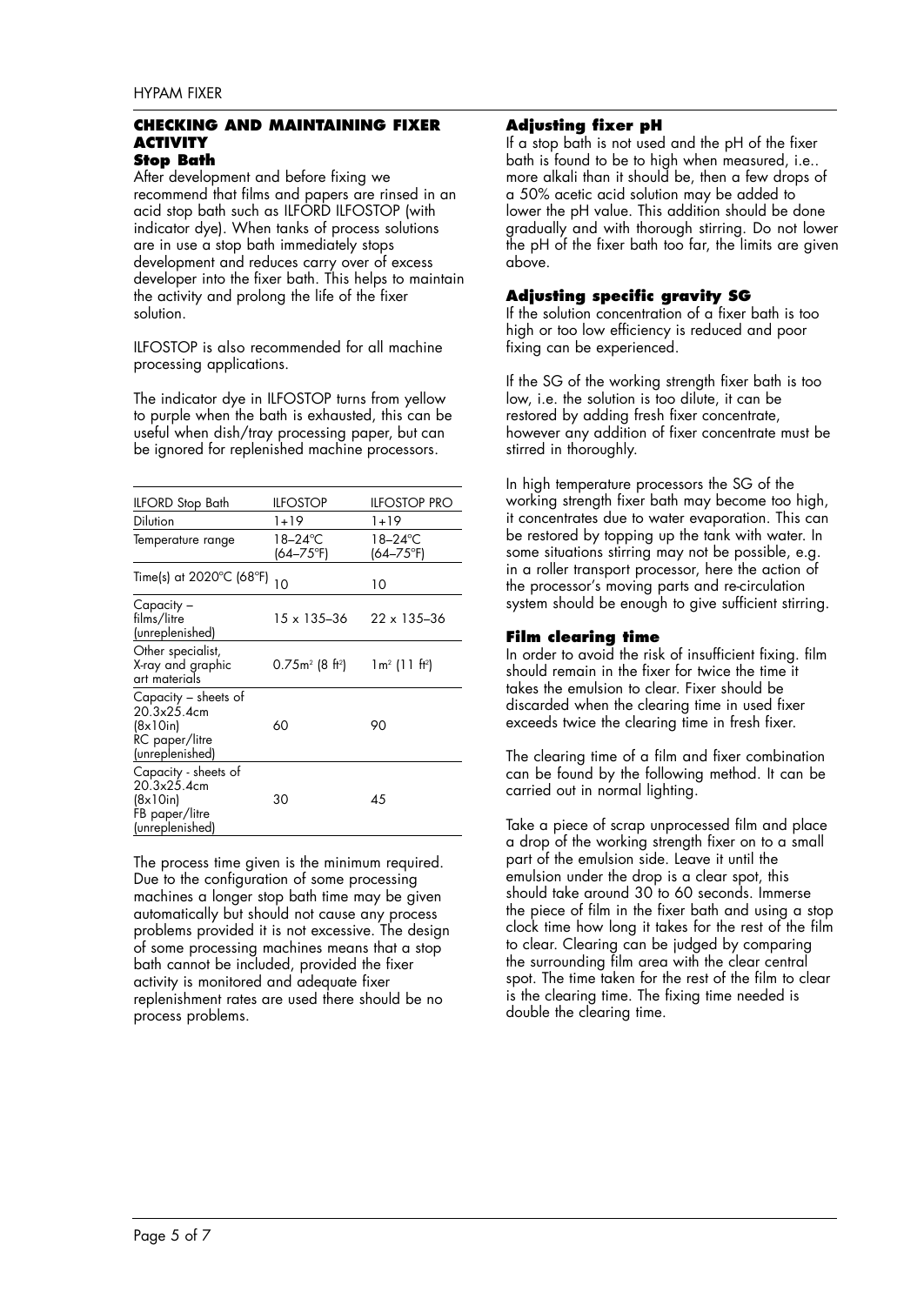### **Silver concentration**

The level of silver in a film fixing bath can be allowed to rise to 8-10g/l without serious effect.

The level of silver that can be tolerated in a paper fixing bath depends on the type of paper being processed and the degree of image permanence required.

If a high level of image permanence is required for commercial use the silver concentration in the fixer should be kept below 2 g/l when fixing FB papers. This approximates to 40 20.3x25.4 cm (8x10 in) FB prints. Above this level compounds may remain in the paper base after washing and over time possibly contribute to print staining. For prints that need maximum stability for long term storage a the maximum silver level in the fixer should not rise above 0.5 g/l i.e.. approximately 10, 20.3x25.4cm (8x10in) prints.

However, print throughput can only be a guide to silver concentration as it depends on the proportion of exposed to unexposed areas on the prints being processed. Silver estimator papers are usually not sensitive enough to test the very low silver levels suitable for optimum permanence. For important prints it is recommended that paper is tested in the following way to ensure adequate fixing.

Prepare the testing solution by dissolving 2g of sodium sulphide in 125ml of water.

**NB** Take care to follow the health and safety information supplied by the sodium sulphide manufacturer.

For use, dilute the testing solution 1+9 with water.

To establish a permanent reference for a particular type of paper, place a drop of the diluted testing solution on a white area of a print that is known to be well fixed and thoroughly washed. (Use the two bath fixing method). Remove any excess solution with clean blotting paper or absorbent tissue and a barely visible cream tint should be left. This is the reference colour for a well fixed and washed print on this type of paper.

Any subsequent prints that show a yellowing of the test spot when tested are not properly fixed. Soak the prints in water for 5 minutes, then repeat the recommended fixing and washing sequence, using fresh fixer.

Prints must be well washed before using the test, it is not effective on prints direct from the fixer bath. RC papers can be processed in fixers containing higher levels of silver, 4–6g/l as the paper base is protected on both sides by an impervious polythene coating.

# **Silver recovery**

Any method of silver recovery can be used with ILFORD HYPAM fixer but for maximum efficiency the electrolytic method is recommended as the treated fixer can be recycled or reused. The electrolytic silver recovery units can be either an off-line remote unit, or an on-line unit in a processor's re-circulation system. When collecting silver by electrolytic methods care must be taken not to pass too large a current through the solution as this may cause the fixers active ingredients to breakdown when the silver concentration becomes too low. Silver sulphide may be formed and deposited on the units cathode, this is called sulphiding, the efficiency of the fixer and the silver recovery process are both reduced by sulphiding. Vigorous electrolysis may also lead to hazardous hydrogen sulphide gas (bad eggs smell) being released.

Properly set up an electrolytic silver recovery system can considerably reduce the silver in a fixer solution and thereby increase its efficiency and capacity and so allow lower replenishment rates to be used. Silver concentrations of around 50–100 ppm can be commonly achieved.

In conjunction with primary electrolytic silver recovery systems, a processor's fix and wash overflows can be further treated by secondary and tertiary units using ion exchange and metal exchange. Properly maintained these can reduce silver in the overflow to very low levels, around 3ppm, allowing processing waste discharges to meet to most demanding of effluent controls

To use silver recovery units for best results consult the information provided by the relevant silver recovery equipment and processor suppliers. More general information about silver recovery and other waste treatment, disposal and recycling is available from our web site at **www.ilfordphoto.com**